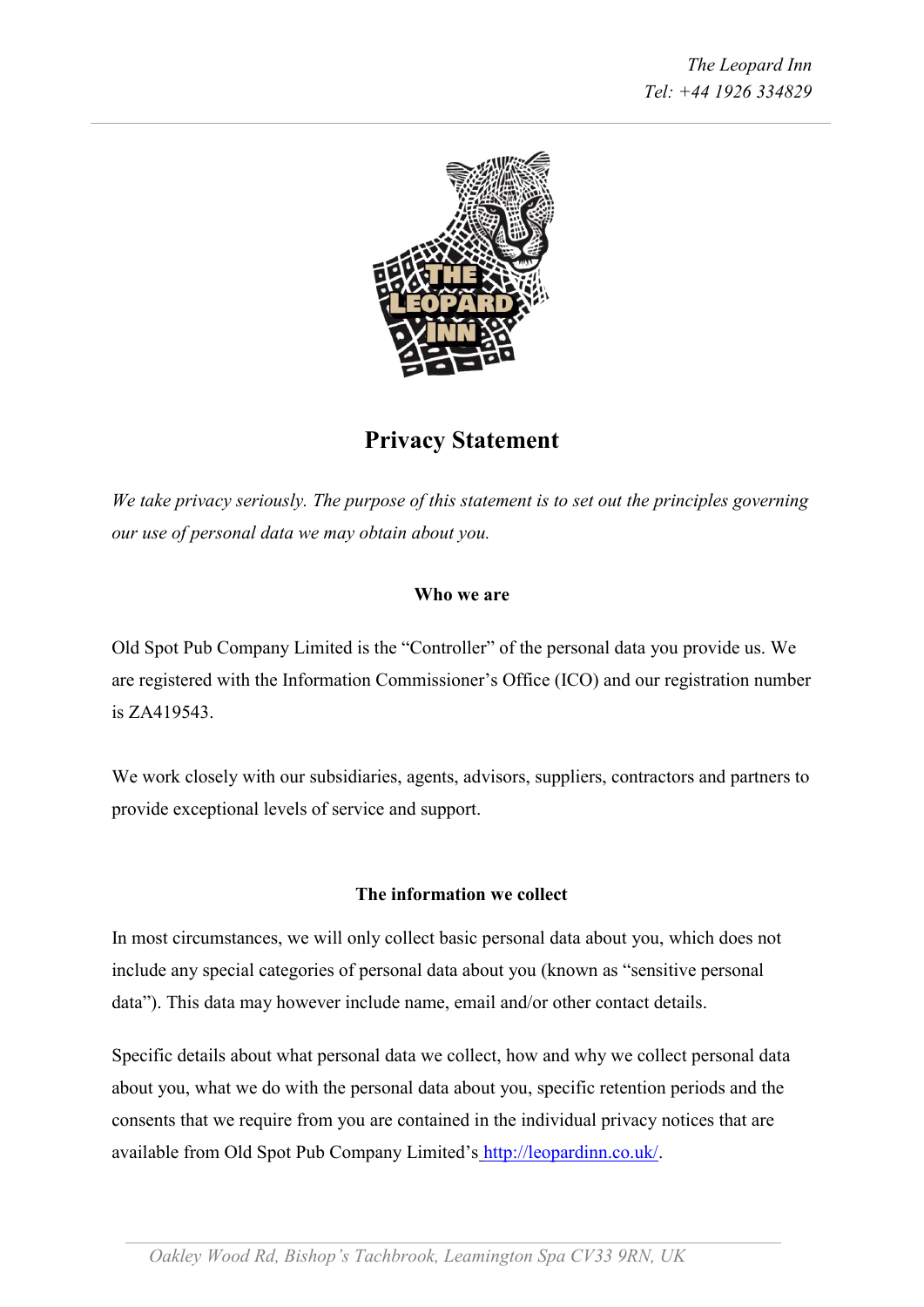# **Sharing information**

All the personal data is received and processed in the UK by our employees, agents, advisors, suppliers, contractors and/or partners. Old Spot Pub Company Limited will do not trade, sell or share your personal identifiable data for use by any third parties unless we have been authorised by you or are required by law to do so.

Please be aware however that your data may be stored on a cloud based system or on servers based outside the UK but within the EU.

# **How long we keep information**

We keep your personal data for no longer than reasonably necessary for the purposes for which it is provided. We will only keep personal data for longer if authorised by you or if we are required to do so by law.

If, for example, you have authorised use of your personal data for marketing purposes, this will be kept with us until you notify us that you no longer wish for us to use it. Specific retention periods are set out in the privacy notices linked above.

# **Securing your information**

We take the security of your personal data very seriously and have in place appropriate security measures. We protect the confidentiality, integrity and availability of personal data by implementing the following key practices:

- Integrate data minimisation techniques in to the collection and sharing of personal data. As a result, we only collect personal data that we need and share the bare minimum of personal data required to deliver a service.
- Personal data is destroyed or anonymised when it is no longer needed.
- Apply methods to ensure personal data is accessed and processed by authorised users and systems. Personal data is encrypted to make it unreadable to unauthorised parties.
- Provide data privacy, security and awareness training to employees to support secure handling practices.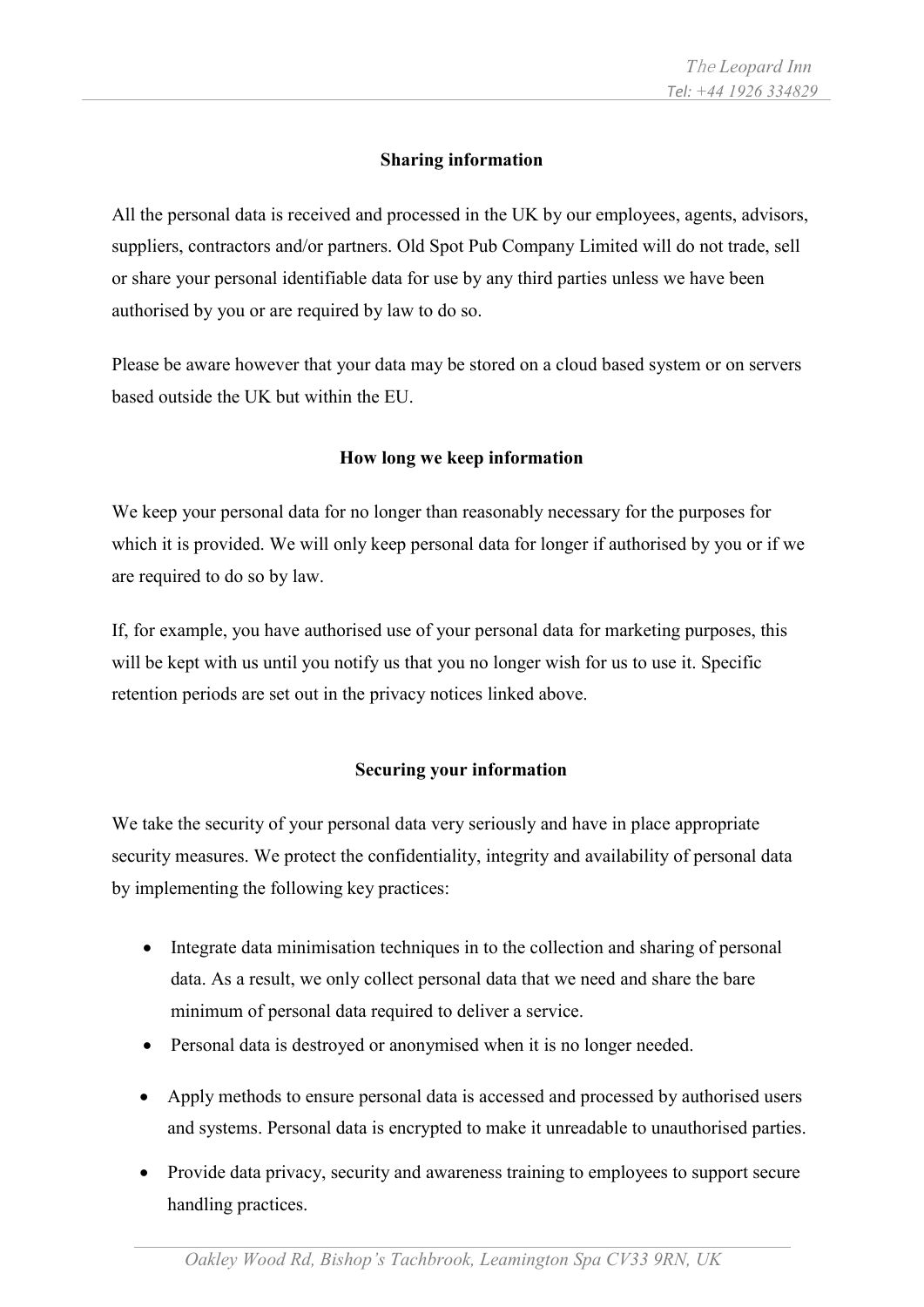• Supplier GDPR and security compliance strategies are implemented to ensure those we may share personal data with hold the same values as ourselves.

# **Your rights**

If you wish to see, correct, update, transfer or delete any of the personal data that we hold about you, please write to the Data Protection Officer at Old Spot Pub Company, 3 Monkspath Hall Road, Solihull, West Midlands, B90 4SJ with your request.

If you wish to raise a complaint on how we have handled your personal data or you have a general query related to data privacy, you can contact our Data Protection Officer by writing to The Data Protection Officer at Old Spot Pub Company Limited, 3 Monkspath Hall Road, Solihull, West Midlands, B90 4SJ, who will arrange for the investigation of the matter. We recommend that correspondence is sent recorded delivery and/or with proof of postage.

If you are not satisfied with our response or believe we are processing your personal data not in accordance with the law you can complain to the [ICO.](https://ico.org.uk/make-a-complaint/)

### **Notification of data breaches**

If you discover a data privacy breach or a breach is notified to you please write to the Data Protection Officer at Old Spot Pub Company, 3 Monkspath Hall Road, Solihull, West Midlands, B90 4SJ. The letter should contain your contact information and key details of the breach.

#### **Notification of changes**

We may occasionally modify our privacy policies, notices and statement. When this happens, we will provide details as to the changes on this web page or via the links on this web page, at the point of data collection or by contacting you directly. We will not significantly change how we use information you have already given to us without your prior agreement.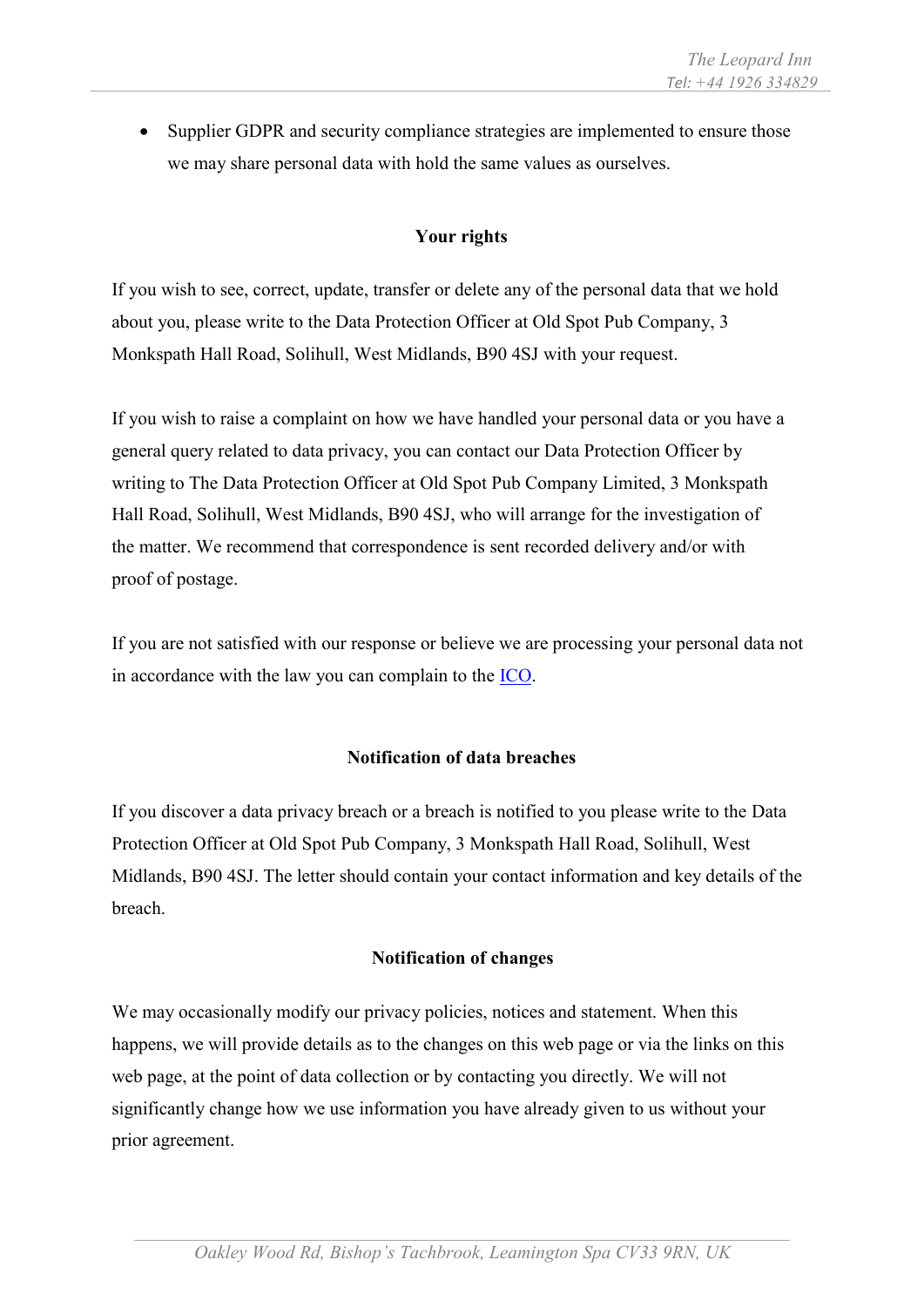#### **Cookies**

We also collect information about you using Cookies. A Cookie is an element of data that a website can send to your browser, which may then be stored on your system. We use Cookies on this website to allow us to understand who has seen which pages and advertisements, to determine how frequently particular pages are visited and to determine the most popular areas of our website. We use cookies so that we can give you a better experience when you return to our web site. Most web browsers automatically accept cookies. Read our Cookie [Policy](http://leopardinn.co.uk/) for more information about how we use Cookies. You do not have to accept Cookies, and you should read the information that came with your browser software to see how you can set up your browser to notify you when you receive a cookie. This will give you the opportunity to decide whether to accept it. Refusing Cookies may mean that you cannot access certain features of Old Spot Pub Company Limited website.

#### **Links with other websites**

This Privacy Statement is in relation to Old Spot Pub Company Limited only. We are not responsible for the data policies or procedures or content of any linked websites. We recommend that you check the privacy statement of each website you visit.

#### **Photography - Privacy Notice**

Why do we take photographs within our pubs and what do we use them for?

We may take photographs both inside and outside of our premises for direct marketing purposes, promotions, recruitment, reporting and internal communications. These may be published on our pub websites and social media sites. We may also use them in printed material for marketing and promotional purposes, recruitment, reports and brochures.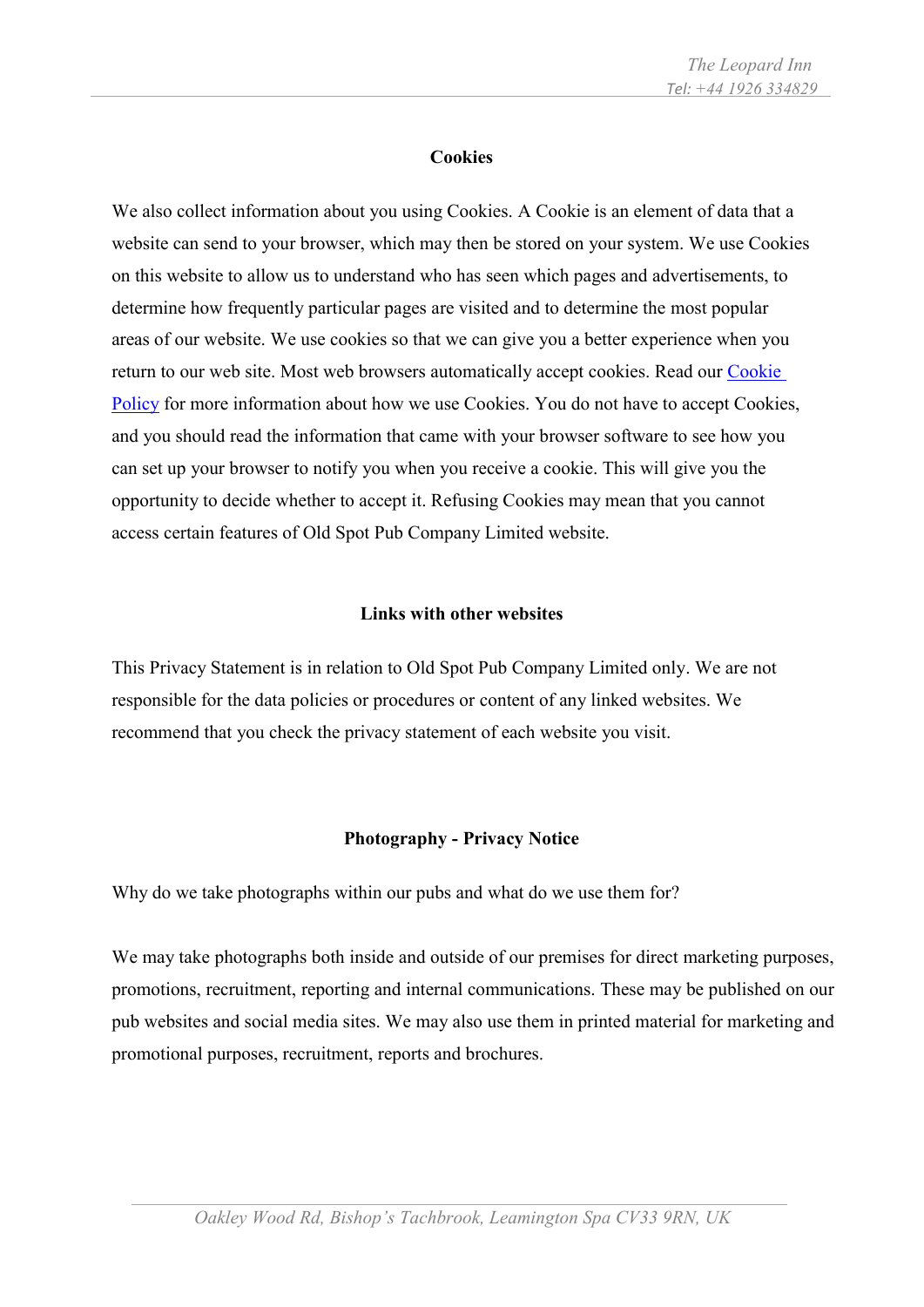### **Why do we need to take photographs?**

We have a legitimate interest in using photographs taken both inside and outside of our premises for direct marketing purposes, promotions, recruitment, reporting and internal communications. Where practical customers' permission will be sought before photographs are taken. Sometimes it is not practical to seek permission from all customers, for example during special events and other busy times. On these occasions photographs may still be taken and used as indicated in this Privacy Notice. We seek to avoid publishing photographs of children without parental consent.

### **How long do we keep photographs for?**

We will keep photographs for 24 months.

# **Who do we share your image with?**

We do not sell photographs to a 3rd party. We may publish photographs on social media sites including Facebook, Twitter and Instagram.

We may also publish photographs on other social media sites that are compliant with the General Data Protection Regulation or EU-US Privacy Shield. We may send photographs to print companies so that they can be included in printed material.

### **Is your image processed outside of the UK or EU countries?**

Your image is captured and processed using photographic equipment and computer systems that are located within the UK or EU countries. We may publish photographs on social media sites that are hosted in the United States. We only use social media sites that are self-certified under the EU-US Privacy Shield data protection standard, which is compliant with the General Data Protection Regulation.